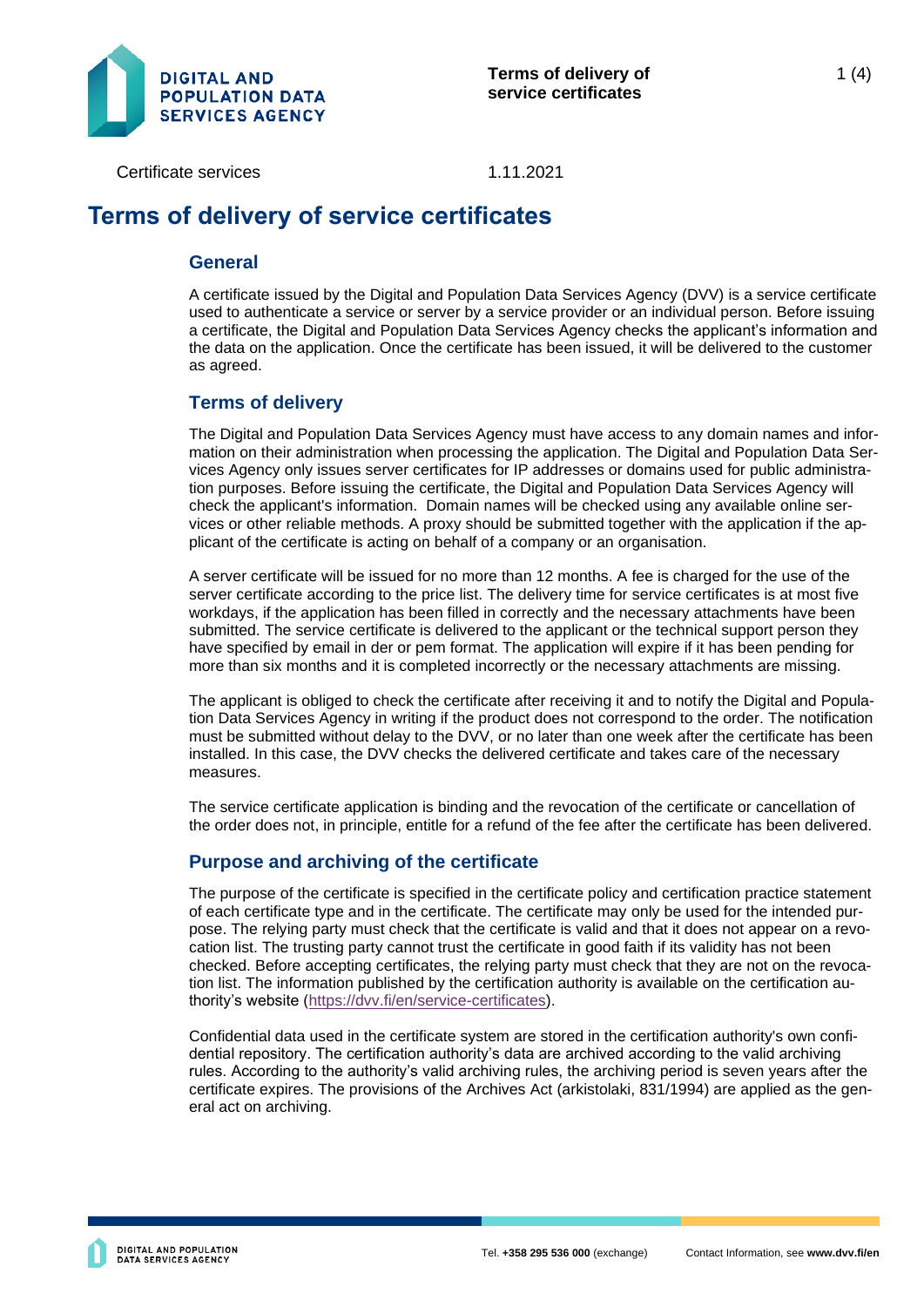

Certificate services 1.11.2021

## **Certificate holder's responsibilities**

The certificate holder (customer) is responsible for ensuring that the data provided in the application for the certificate are correct.

The service certificate holder is responsible for ensuring that the certificate is used in compliance with the purposes indicated in the service certificate application, regulations concerning certificates, the certificate policy, the certification practice statement and the contractual terms that are binding to the certificate holder.

The certificate holder must notify the certification authority immediately if they know or suspect that the certificate holder's private key has been disclosed or that there are errors in the certificate's data content. The certification authority will then revoke the certificate in question, and the relevant private key can no longer be used to produce a new certificate. The certificate holder's responsibility for the use of the certificate ends when they have provided the certification authority with the information required to revoke the certificate. You should make the revocation request immediately after you have noticed the reason for making the request.

#### **Applicable agreements, certification practice statement and certificate policy**

The certificate applicant's rights and obligations are stated in the certificate policy and certification practice statement documents. By signing the application, the applicant confirms that the information provided is correct and accepts that the certificate will be created and published. At the same time, the applicant accepts the rules and conditions pertaining to service certificate use and undertakes to protect the service certificate and report any misuse. An agreement has been concluded between the certification authority and the registration authority as well as other vendors that provide parts of the certificate services, indisputably specifying the rights, liabilities and obligations of both parties. When a certification authority issues a service certificate, it also approves the application for a certificate.

#### **Obligations and responsibilities of the certification authority**

The certification authority provides certificate services on the terms and conditions set out in the legislation, agreement and certificate policy and assumes responsibility for their functioning. The certification authority is responsible for the functioning of the certificate system on its own behalf and on behalf of the registration authorities and technical suppliers used by it. The certificate policy documents are published and available for anyone at [www.dvv.fi/cps.](http://www.dvv.fi/cps) This certificate policy has been registered by the Digital and Population Data Services Agency. The certification authority's operation is audited every year and whenever significant modifications have been made in the system. The Digital and Population Data Services Agency is a statutory certification authority. The certification authority shall use reliable systems and products protected against unauthorised use.

The Digital and Population Data Services Agency's liability related to the provision of certificate services is determined under the valid service contracts and pursuant to the provisions in the Tort Liability Act (412/1974).

## **Limitations of liability for the certification authority**

The Digital and Population Data Services Agency is not liable for any damage caused by the disclosure of a private key of certificate holder unless it is a direct consequence of the Digital and Population Data Services Agency's actions. The maximum extent of the Digital and Population Data Services Agency's liability to the holder of the certificate and its trusting party is for the direct damage incurred, if the damage is the result of the Digital and Population Data Service Agency's direct actions. The Digital and Population Data Services Agency is not responsible for any indirect or consequential damage caused to the certificate holder. Neither is the Digital and Population Data Services Agency liable for the indirect or consequential damage suffered by a party trusting a certificate or by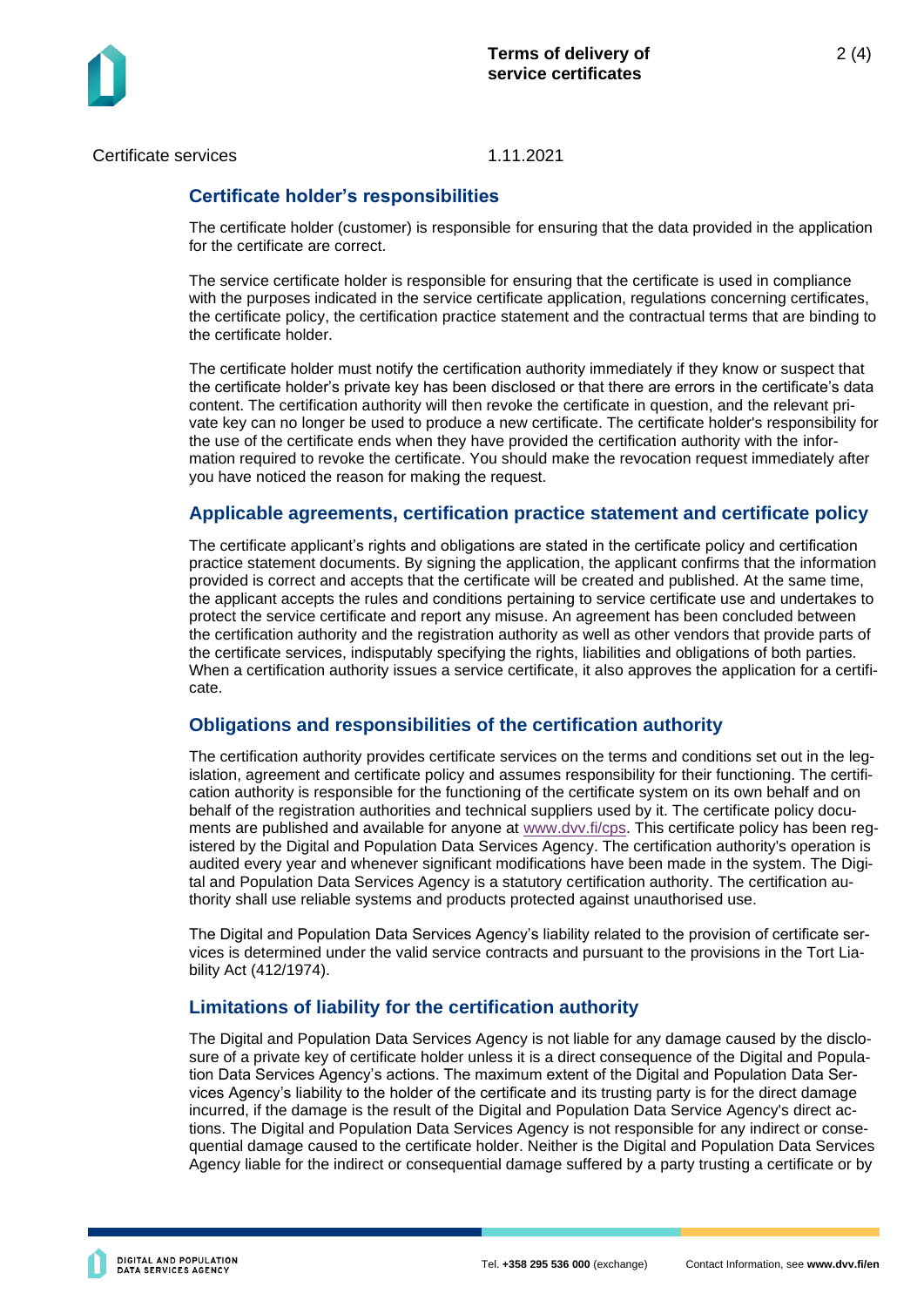3 (4)

Certificate services 1.11.2021

another contractual partner of the certificate holder. The Digital and Population Data Services Agency is not liable for the functioning of public telecommunications or information networks, including the Internet.

The certification authority has the right to interrupt the service to perform modifications or maintenance. Modifications and maintenance concerning the revocation list will be announced in advance.

The certification authority has the right to develop the certificate service. A certificate holder or a party relying on a certificate must bear their own expenses incurred for this reason, and the certification authority is not liable to compensate the certificate holder or a party trusting the certificate for any expenses caused by the certification authority's development work. The certification authority is not liable for errors in the online service or applications intended for end users and based on a certificate or any expenses arising from them.

## **Force majeure**

The certification authority is not liable for any damages caused by natural disasters or other force majeure events.

### **Audits of the certification authority**

The Finnish Transport and Communications Agency (Traficom), which supervises trust services, may audit the certification authority's operation under the prerequisites laid down in the Act on Strong Electronic Identification and Electronic Signatures. The Digital and Population Data Services Agency has the right to audit its technical suppliers in accordance with the audit procedure specified in the technical supply agreement in question. An audit is carried out at least once a year and at the start of each new contract period. Audits are carried out to determine the technical supplier's compliance with the agreement, taking into account the requirements of information security management standards. Technical suppliers are generally assessed on the basis of the ISO 27001 standard. The audit is carried out by the Head of Information Management at the Digital and Population Data Services Agency or an external auditor commissioned by the Digital and Population Data Services Agency who specialises in auditing technical vendors pertaining to certificate services. In the audit, consideration is given to the implementation of eight areas of information security. Audited information security properties include confidentiality, integrity and availability. The audit covers Traficom regulations on the information security requirements of certification authorities. In the audit, the policy and the application instructions are compared with the operations of the entire certificate organisation and system. The Digital and Population Data Services Agency is responsible for the compliance of the application instructions with the certificate policy.

#### **Processing of personal data**

The handling of private information in the certification authority's systems is subject to the provisions of the law on the handling of private information and the protection of privacy, including Act on the Population Information System and Certificate Services Provided by the Digital and Population Data Services Agency (661/2009), EU's General Data Protection Regulation (679/2016) and the Data Protection Act (1050/2018).

Special attention is paid to the handling of personal data, and the Digital and Population Data Services Agency has published a specific set of procedures for the provision of certificate services in accordance with the Data Protection Act. The certification authority has also prepared a description of file for each component of the certificate system compliant with the Data Protection Act with respect to the processing of personal data. The provisions of the archive act (arkistolaki, 831/1994) are applied as the general act on archiving. The right to obtain information is determined according to the Act on the Openness of Government Activities (621/1999). With respect to the archiving of certificates, the provisions pertaining to archiving in electronic services legislation are also applied.